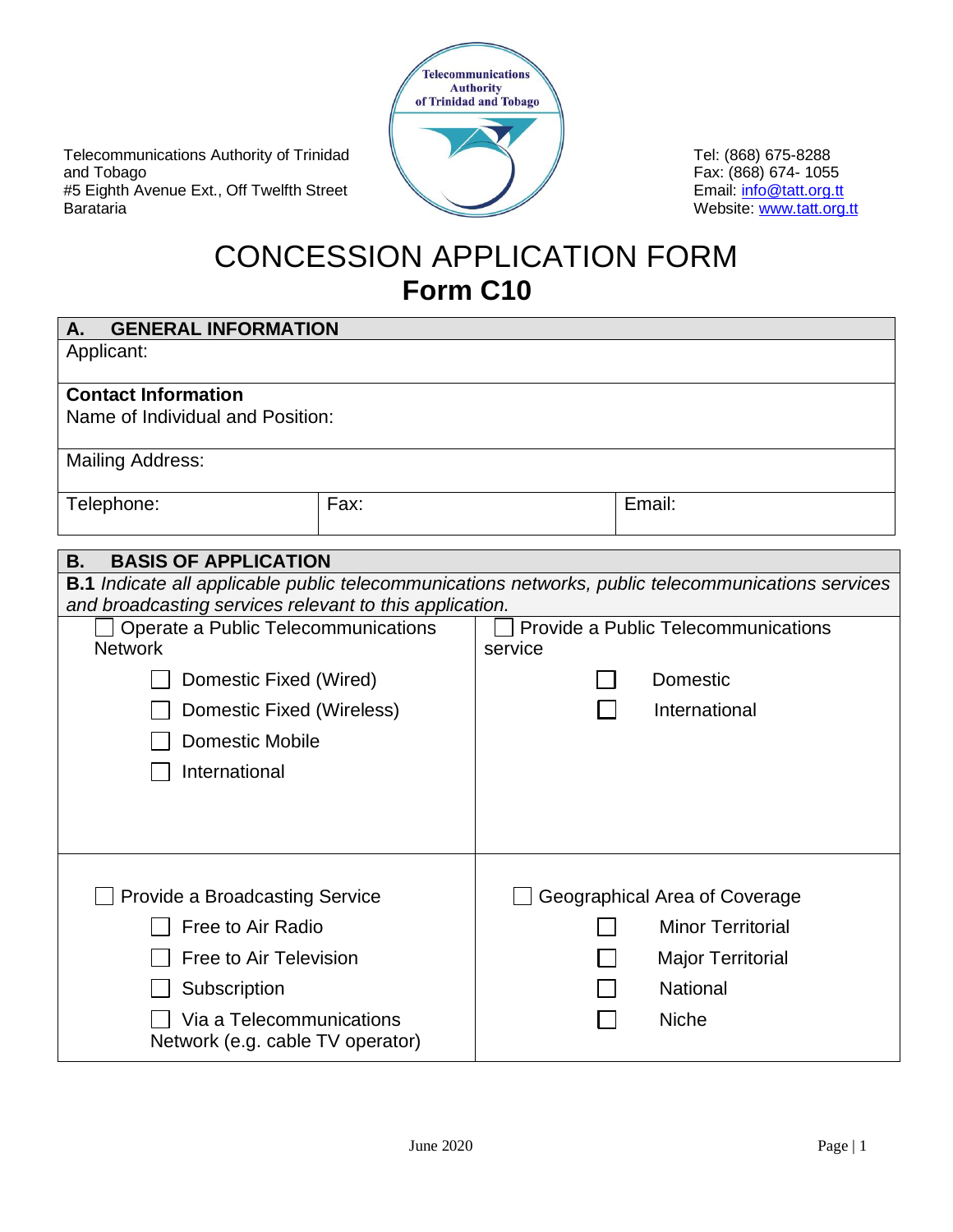| B.2 Does the applicant currently own (in part or otherwise) any telecommunications and/or<br>broadcasting Concessions? |  |  |  |  |  |
|------------------------------------------------------------------------------------------------------------------------|--|--|--|--|--|
| Yes                                                                                                                    |  |  |  |  |  |
|                                                                                                                        |  |  |  |  |  |
| If yes, please indicate the Concession type as listed in table B1:                                                     |  |  |  |  |  |
|                                                                                                                        |  |  |  |  |  |
|                                                                                                                        |  |  |  |  |  |
|                                                                                                                        |  |  |  |  |  |
|                                                                                                                        |  |  |  |  |  |
| Limited Liability                                                                                                      |  |  |  |  |  |
| Other                                                                                                                  |  |  |  |  |  |
|                                                                                                                        |  |  |  |  |  |
|                                                                                                                        |  |  |  |  |  |
| Description of principal business activity of the company:                                                             |  |  |  |  |  |
|                                                                                                                        |  |  |  |  |  |
|                                                                                                                        |  |  |  |  |  |
| Trinidad and Tobago Company Registration Number (if different from above):                                             |  |  |  |  |  |
|                                                                                                                        |  |  |  |  |  |
| <b>Company Registration Date:</b>                                                                                      |  |  |  |  |  |
|                                                                                                                        |  |  |  |  |  |
|                                                                                                                        |  |  |  |  |  |
|                                                                                                                        |  |  |  |  |  |
| Trinidad and Tobago Registered address or principal place of business (if different from above):                       |  |  |  |  |  |
|                                                                                                                        |  |  |  |  |  |
|                                                                                                                        |  |  |  |  |  |
|                                                                                                                        |  |  |  |  |  |
|                                                                                                                        |  |  |  |  |  |
|                                                                                                                        |  |  |  |  |  |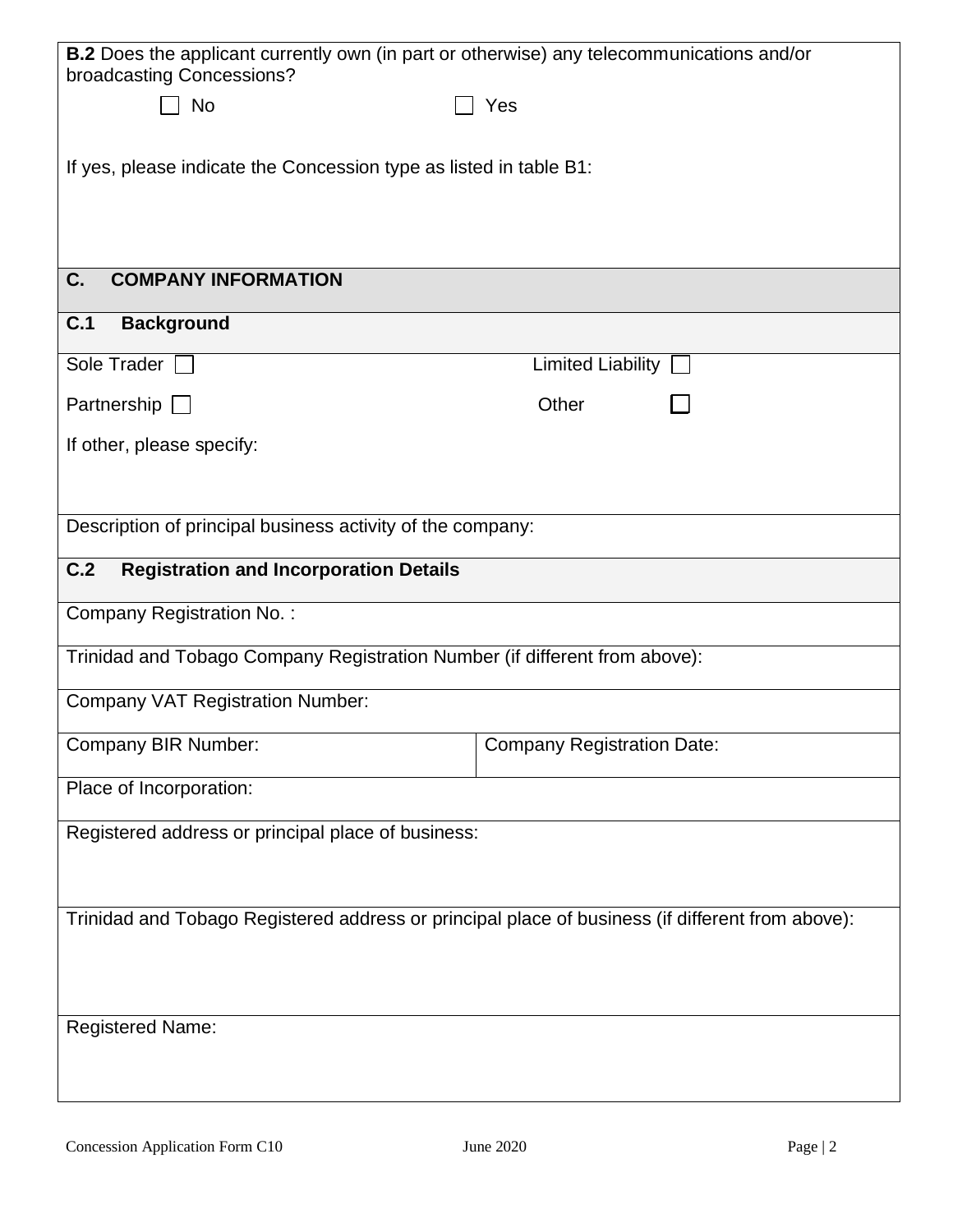Trading or business name (if different from registered name):

## **C.3 Directors' Information**

Please provide the following information:

- (i) Size of company (including number of staff, company locations, etc).
- (ii) Full names and addresses of all directors, identifying executive and non-executive positions.
- (iii) Provide certificates of good character or disclosure of any criminal record and full disclosure of any personal bankruptcy for all persons listed in (ii).

#### **C.4 Company Structure/Consortium Information**

- (i) Identify all shareholders of the company. Identify all shareholders owning more than 5% of the outstanding allocated and registered shares, including their names, addresses and shareholding (by number and class of shares).
- (ii) Provide a diagram of the ownership and corporate structure of the company, showing any parent, subsidiary or holding companies.

The following additional information is required where an applicant is part of a consortium or joint venture:

- (i) The role and contribution of each consortium member in terms of resources, experience or expertise.
- (ii) The nature of the relationship between members including a copy of the details of any joint venture agreement, memorandum of understanding or shareholder agreement.
- (iii) Company information in accordance with Part 1 above for each consortium member.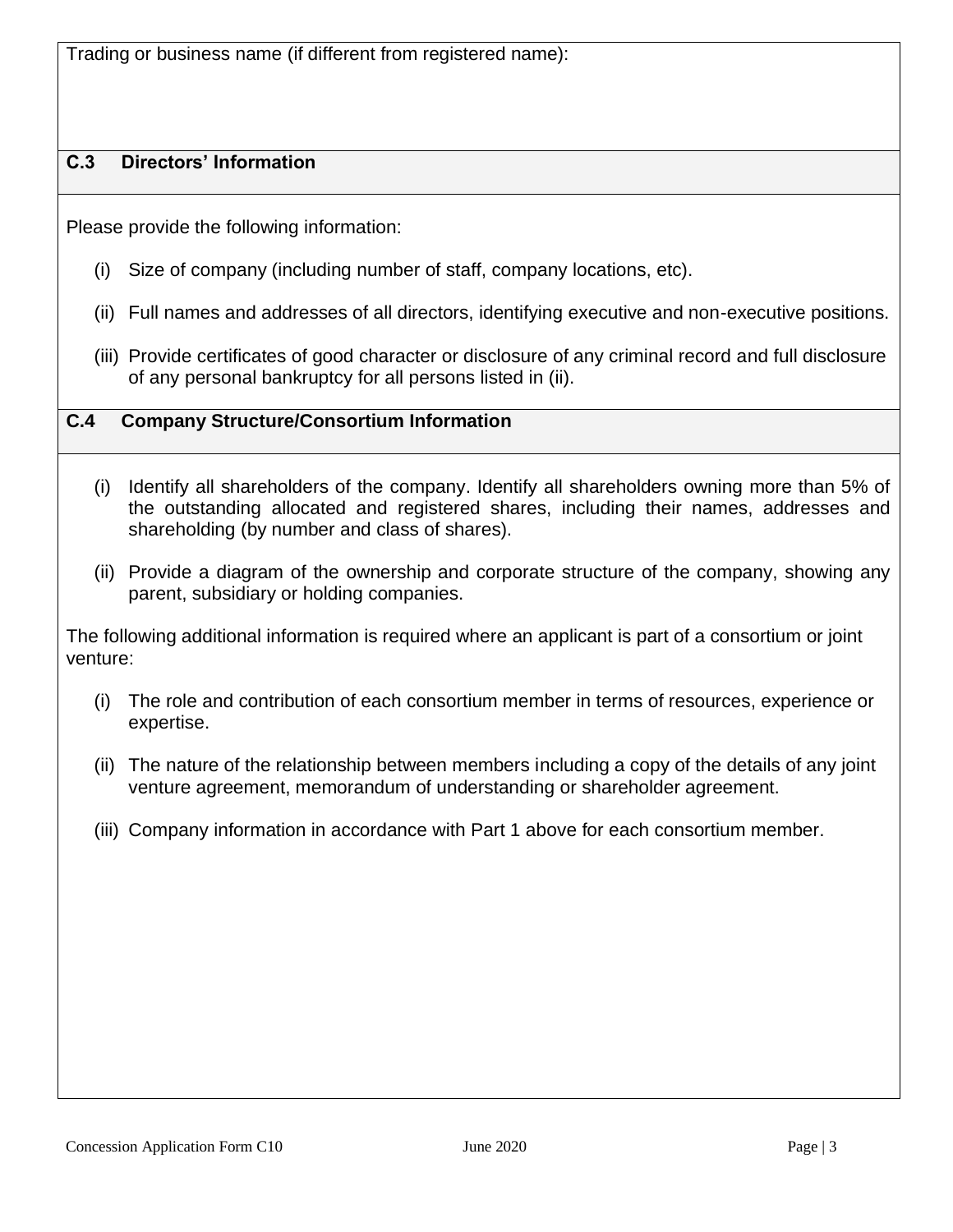#### **D. TELECOMMUNICATIONS/BROADCASTING SECTOR TRACK RECORD AND EXPERIENCE**

## **D.1 Prior Experience**

Applicants should indicate the number of years for which they have experience in the operation of the relevant networks or provision of the relevant services.

#### **D.2 Sector Experience**

The information supporting the applicant's sector experience should also be provided in relation to each market (or a representative selection of markets) in which the applicant operates, either independently or as part of a joint venture or consortium, and should include:

- (i) a brief history of the applicant's operation;
- (ii) a description of relevant activities and services/programming offered;
- (iii) the size and competitive environment in each market;
- (iv) the structure of the business in each market (wholly owned subsidiary, joint venture, etc.);
- (v) number of subscribers, and growth rate, churn and market share;
- (vi) summary of financial performance;
- (vii) description of any network operating experience, including network rollout performance;

(viii)physical environment (and any similarity to providing service in Trinidad and Tobago);

- (ix) benefits delivered to customers (price reductions, new services); and
- (x) customer service programs (Total Quality Management programs, service standards, service measurement).

#### **E. FINANCIAL STABILITY**

#### **E.1 Audited Financial Statements**

Attach financial statements of the company for the past 3 years.

**Note:** (i) This section will not be applicable in 'first-come first-served' processes to a newly incorporated company which is not affiliated with any existing company. Such companies are not required to submit historical financial statements.

(ii) Micro and small companies which are already in operation at the time of submission of the application may submit statements certified by a qualified accountant (as recognized by ICAT), in lieu of audited financial statements.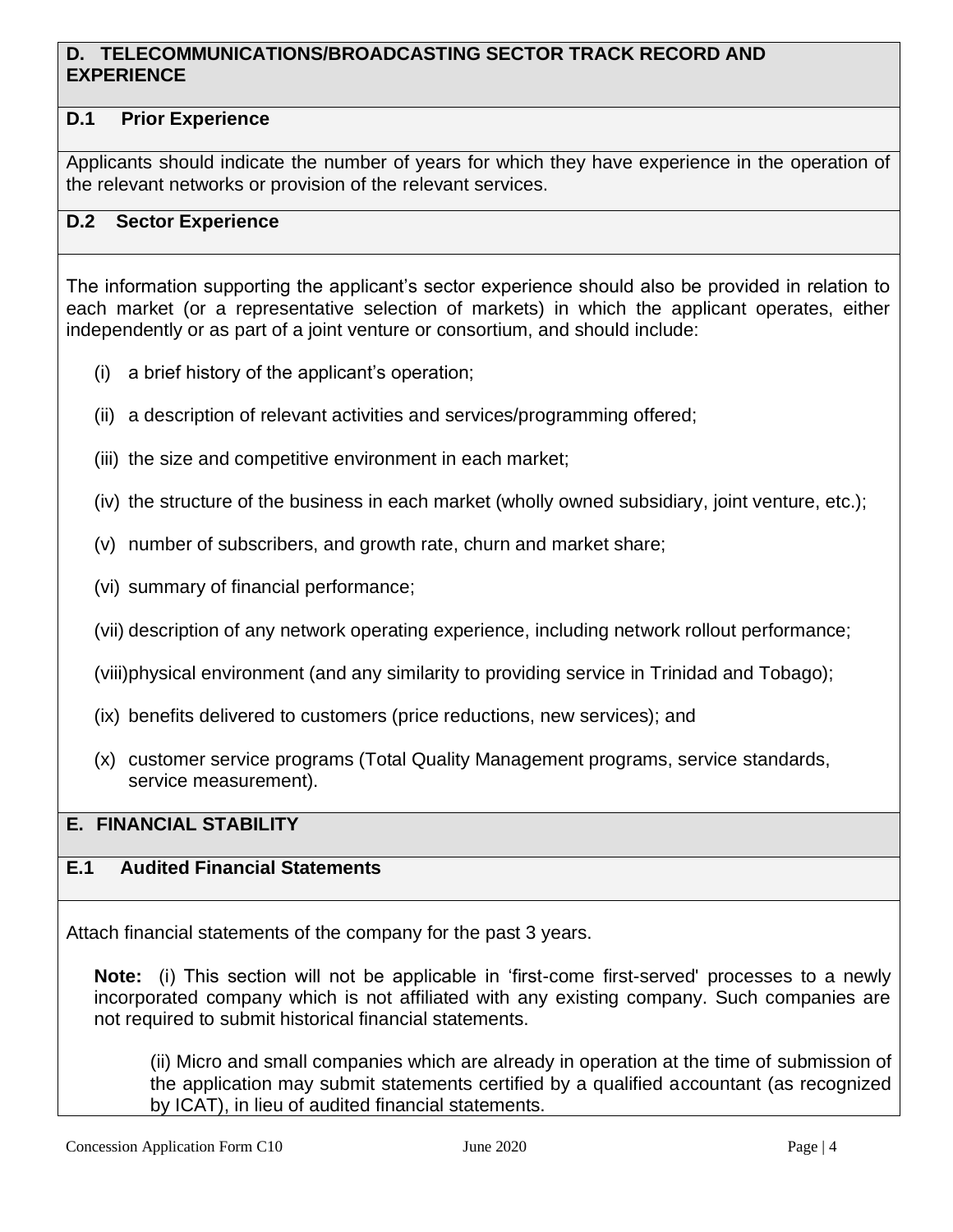(iii) Audited statements must be provided by all other companies which have been in existence for more than one year.

#### **E.2 Financial Support**

Evidence should be given to support the applicant's ability to realize the financial plan, and its business and services plans. In particular, the applicant should provide the following:

- (i) Evidence of existing financial resources and capitalization, including all debt and equity financing;
- (ii) Description of continuing access to capital and financial capacity, including investments, revenues, credit reserves and other short and long term financial resources.

#### **E.3 References**

References or commitment letters from, at least one (1) but preferably two (2), recognized financial institutions should be submitted to support the applicant's financial resources.

The Authority may seek other methods of disclosure, as appropriate, and may request further information in this regard, including under Anti-Money Laundering (AML) and Combatting the Financing of Terrorism (CFT) compliance rules.

## **F. VIABILITY OF PROPOSAL (BUSINESS PLAN INFORMATION)**

#### **F.1 Financial Projections and Plans**

#### *F.1(a) Feasibility Analysis*

A comprehensive financial plan must be developed and submitted. This plan will include a feasibility analysis for the development of the company's operations. A financial projection for 5 years must also be submitted. The financial projection must include:

- (i) All assumptions made in estimating and forecasting costs. The financial projections should be calculated assuming constant prices.
- (ii) Annual balance sheet.
- (iii) Annual profit and loss accounts.
- (iv) Annual cash flow statement.
- (v) Relevant accounting ratios (including current assets to liabilities ratio, debt to equity ratio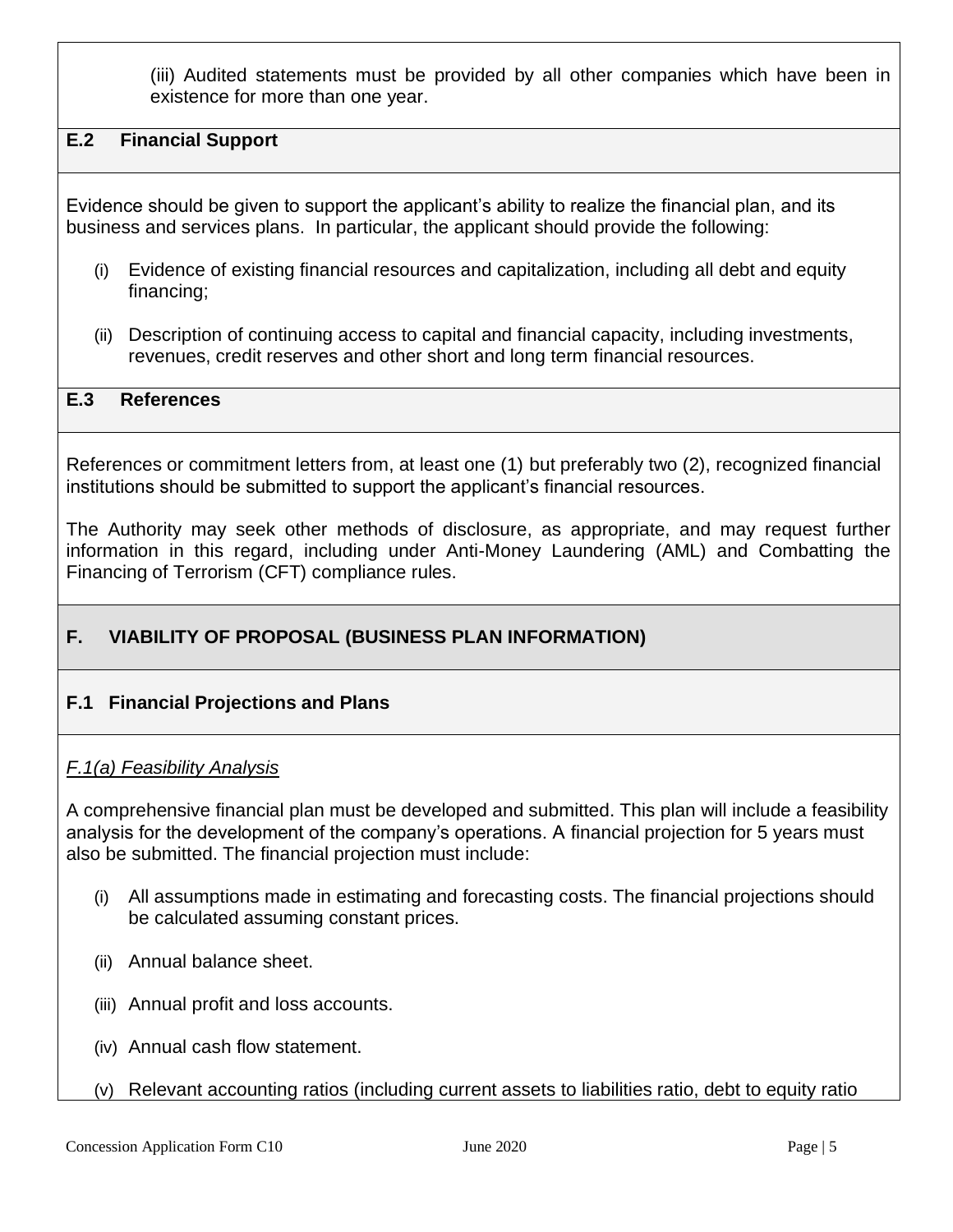and interest coverage ratio).

## *F.1(b) Risk Assessment*

The applicant must submit a thorough risk assessment of the organisation's proposed business plan.

## **F.2 Service and Marketing Plans**

#### *F.2(a) Market Assessment*

The applicant should describe the market assessment it has conducted in its business planning activities, including any revenue or traffic forecasts, consumer studies, price analysis, and estimates of market share to be gained as well as its proposed marketing and pricing strategies.

#### *F.2(b) Service Descriptions and Roll-out Plans*

The applicant must provide a detailed description of the services it intends to provide under the concession, including its plans for service rollout, the specific markets to be served and the means of service delivery.

#### *F.2(c) Customer Service Standards*

The applicant must provide a detailed description of all customer service standards to be implemented (where relevant).

#### **F.3 Technical Proposal**

The applicant must provide detailed information regarding the equipment, systems and/or network facilities **relevant** to this application, including:

- (i) *Network/Systems Design:*
	- A detailed description and specification of the technology to be used, including its compliance with international standards or any equipment standards established by the Authority; and
	- A network overview that includes information on the applicant's proposed network topology, proposed network capacity and any requirements or proposed points for interconnection (if applicable). (The network overview should also indicate any need for radio frequency spectrum and the relevant licence application(s) shall accompany this concession application form);
	- A detailed propagation model/map where applicable; and
	- Where necessary, an indication of the intent to collocate on existing facilities and if the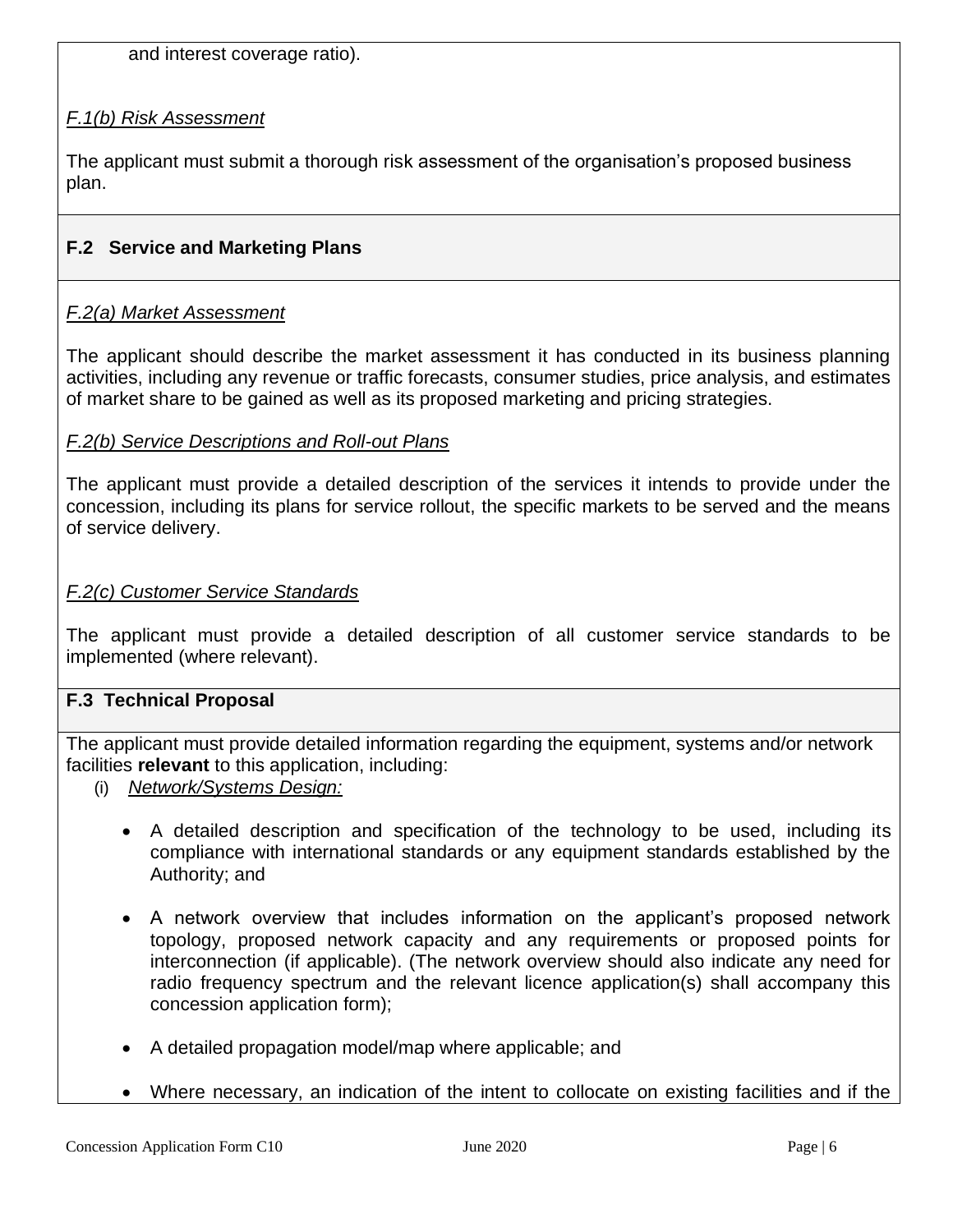relevant applications for these facilities have been approved.

- (ii) *Rollout Plan:*
	- A detailed description of the applicant's proposed network rollout plan. At a minimum, this plan must include the population/geographic coverage plans and rollout timeframes for the relevant networks and/or services during the rollout period. A roll-out coverage map will be preferable;
	- Plans for the acquisition and installation of all required facilities and equipment capacity; and
	- A forecast for expected growth of the network or service demand.
- (iii) *Quality of Service Plan*:
	- Identification and description of technical QOS commitments for both wholesale and retail services;
	- How the applicant proposes to meet its quality of service commitments; and
	- Reference should be made to compliance with applicable quality of service standards.

#### **F.4 Organization, Facilities and Management**

Please provide the following information:

- (i) An organization chart showing management functions and titles;
- (ii) Summary resumes for all senior management;
- (iii) An employment plan showing how the applicant will ensure it has suitable skilled staff, including through employee training and development;
- (iv) The level of proposed regional employment by the company;
- (v) The internal structure and operation of the company, including its divisions or departments (and related management positions). Details of the departments' functions should also be provided;
- (vi) Plans for the construction, lease or other acquisition of the facilities it needs to achieve its business and service plans; and
- (vii) Principal auditors, legal and financial advisors to the company.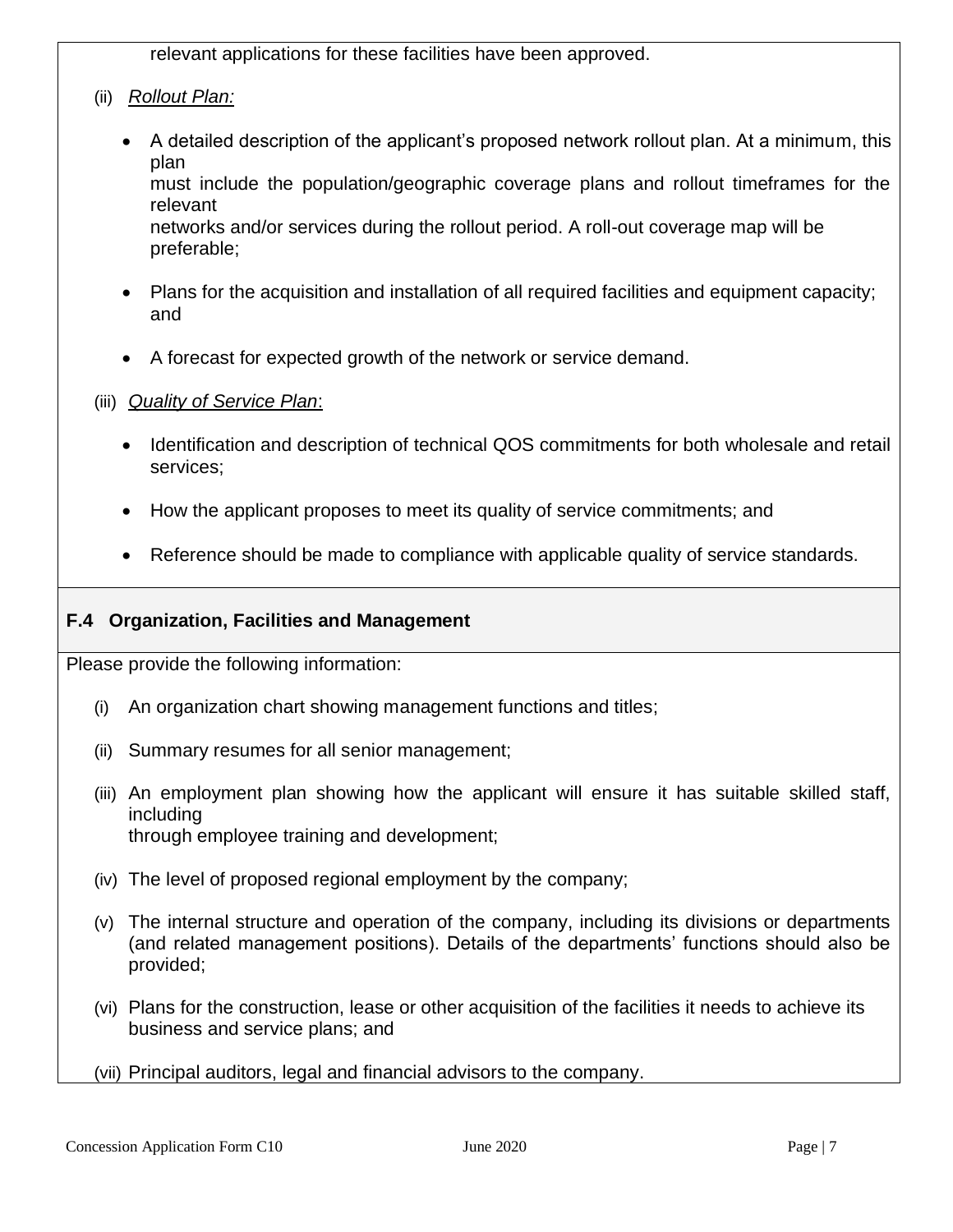## **G. SUBMISSION CHECKLIST**

Please ensure that the relevant documents for the following have been submitted:

| <b>ITEM</b><br><b>SECTION</b> | <b>DESCRIPTION</b>                                                                                 | <b>CHECK</b><br><b>BOX IF</b><br><b>SUBMITTED</b> |
|-------------------------------|----------------------------------------------------------------------------------------------------|---------------------------------------------------|
| Form C10                      | Completed and Signed Concession Application Form                                                   |                                                   |
| C.2                           | Copy of Certificate of Incorporation                                                               |                                                   |
| C.2                           | Copy of VAT Certificate                                                                            |                                                   |
| C.3                           | Directors' Information                                                                             |                                                   |
| C.4                           | Company Structure/Consortium Information                                                           |                                                   |
| D                             | <b>Telecommunications/Broadcasting Sector Track Record</b><br>And<br>Experience                    |                                                   |
| E.1                           | <b>Financial Statements</b>                                                                        |                                                   |
| E.2                           | <b>Evidence of Financial Support</b>                                                               |                                                   |
| E.3                           | <b>Financial References</b>                                                                        |                                                   |
| F.1(a)                        | <b>Feasibility Analysis</b>                                                                        |                                                   |
| $F.1$ (b)                     | <b>Risk Assessment</b>                                                                             |                                                   |
| F.2(a)                        | <b>Market Assessment</b>                                                                           |                                                   |
| F.2(b)                        | Service Descriptions and Roll-out Plans                                                            |                                                   |
| F.2(c)                        | <b>Customer Service Standards</b>                                                                  |                                                   |
| F.3(a)                        | Network/System Design                                                                              |                                                   |
| F.3(b)                        | Roll-out Plan                                                                                      |                                                   |
| F.3(c)                        | <b>Quality of Service Plan</b>                                                                     |                                                   |
| F.3                           | Copy of Broadcast Station Licence application                                                      |                                                   |
| F.3                           | Any other relevant licence applications (e.g. Studio<br>Transmitter Links, Outside Broadcast Link) |                                                   |
| F.3                           | <b>Propagation Maps/Models</b>                                                                     |                                                   |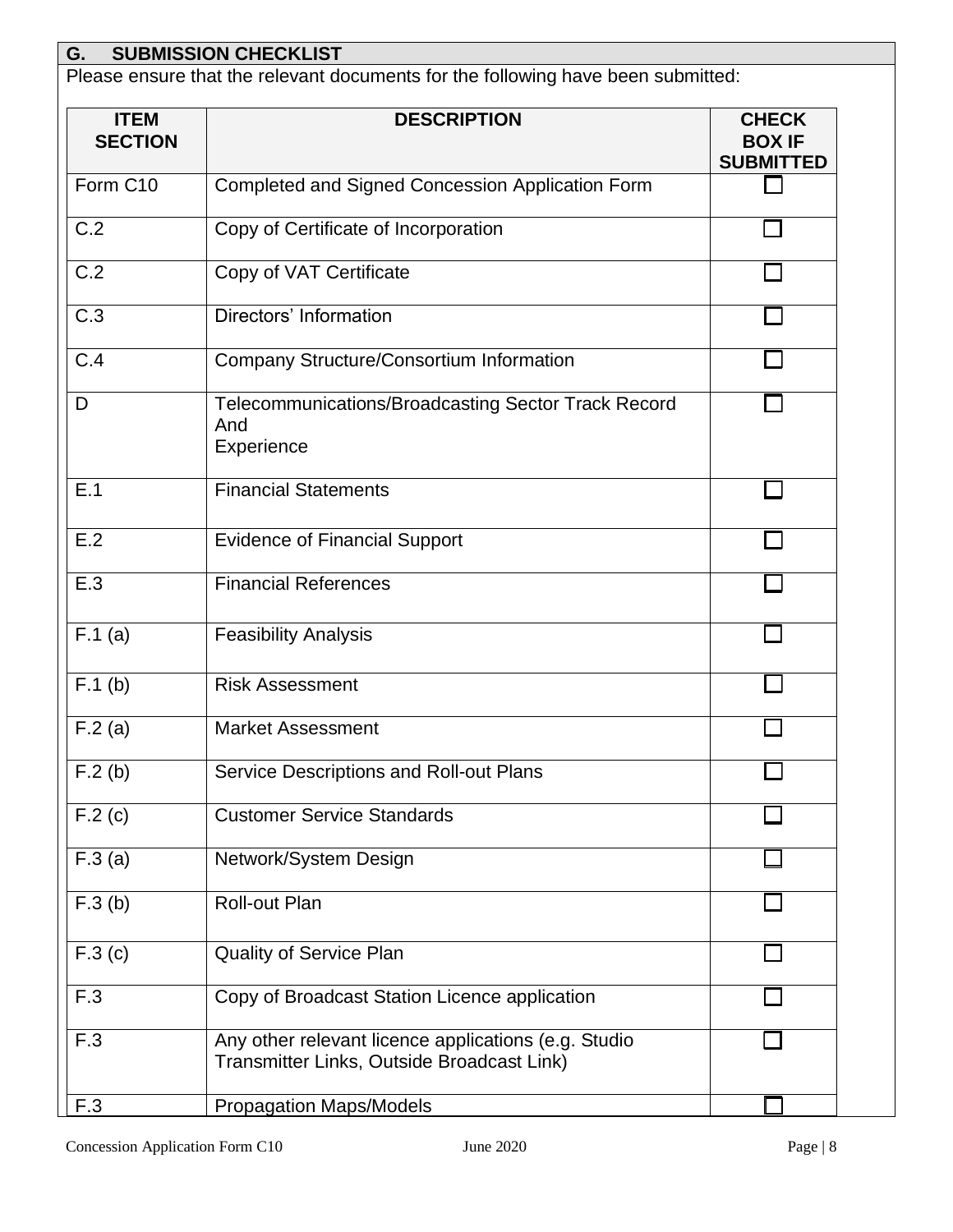| F.3                              | <b>Roll-out Coverage Maps</b>                       |  |  |
|----------------------------------|-----------------------------------------------------|--|--|
| F.3                              | Equipment/Technology Technical Specifications       |  |  |
| F.4                              | Organisation, Facilities and Management Information |  |  |
| <b>DECLARATION AND SIGNATURE</b> |                                                     |  |  |

I, the undersigned, do hereby declare on my own behalf and on behalf of the applicant(s) that the information provided in this application is true and correct to the best of my knowledge, information and belief. I acknowledge and agree that submitting an application to the Telecommunications Authority of Trinidad and Tobago does not mean that a concession will be granted, and that consideration of this application is a matter for the exercise of the Authority's discretion acting in accordance with the Telecommunications Act, Chapter 47:31.

If the concession is granted, I am fully aware of all the obligations and conditions associated with the concession. I understand that in processing this application, the Authority may undertake such investigations as it considers appropriate to verify the information submitted and/or to assess the background or suitability of any person involved or to be involved in any permission or authorisation hereby applied for, and I hereby expressly consent for myself and on behalf of the applicant(s) and all such persons, to the carrying out by the Authority of such investigations. I understand that the Authority may require additional information in accordance with the Act and all Regulations made thereunder.

I confirm that I am duly authorised by all the relevant persons to make this declaration.

Applicant:

Name of individual authorised to sign on behalf of company (Block Capitals):

Title: Affix company stamp

Signature: …………………………………………………………………

Date: